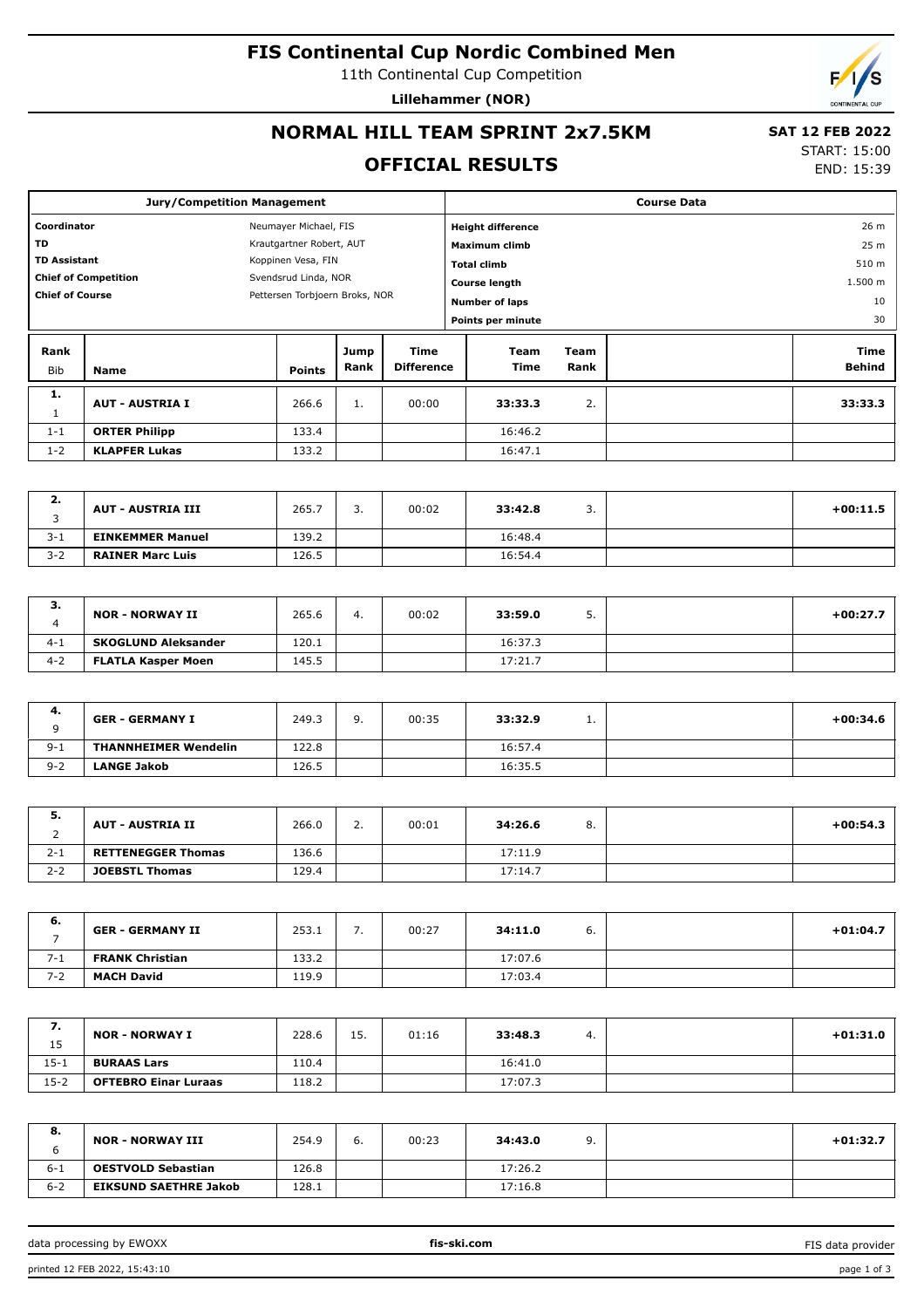## **FIS Continental Cup Nordic Combined Men**

11th Continental Cup Competition

**Lillehammer (NOR)**



## **NORMAL HILL TEAM SPRINT 2x7.5KM**

### **OFFICIAL RESULTS**

 **SAT 12 FEB 2022** START: 15:00

|  |  | UFFILIAL KESULIS |  |
|--|--|------------------|--|
|  |  |                  |  |

| Rank |      |               | Jump | Time              | Team | Team | Time          |
|------|------|---------------|------|-------------------|------|------|---------------|
| Bib  | Name | <b>Points</b> | Rank | <b>Difference</b> | Time | Rank | <b>Behind</b> |

| э.<br>◡ | <b>NOR - NORWAY IV</b> | 255.0 | <u>.</u> | 00:23 | 34:43.7 | 10. | $+01:33.4$ |
|---------|------------------------|-------|----------|-------|---------|-----|------------|
| $5 - 1$ | <b>VILHELMSEN Emil</b> | 123.4 |          |       | 16:52.9 |     |            |
| $5 - 2$ | <b>OTTESEN Emil</b>    | 131.6 |          |       | 17:50.8 |     |            |

| 10.      | <b>FIN - FINLAND I</b>    | 230.1 | 13. | 01:13 | 34:18.3 |  | $+01:58.0$ |
|----------|---------------------------|-------|-----|-------|---------|--|------------|
| 13       |                           |       |     |       |         |  |            |
| $13 - 1$ | <b>PAEAEKKOENEN Jesse</b> | 118.3 |     |       | 17:15.6 |  |            |
| $13-2$   | KARHUMAA Waltteri         | 111.8 |     |       | 17:02.7 |  |            |

| 11.<br>10 | <b>GER - GERMANY III</b> | 248.5 | 10 <sub>1</sub> | 00:36 | 34:55.8 | <b>TT:</b> | $+01:58.5$ |
|-----------|--------------------------|-------|-----------------|-------|---------|------------|------------|
| $10-1$    | <b>HUETTEL Simon</b>     | 120.0 |                 |       | 17:35.3 |            |            |
| $10-2$    | <b>SIEGEMUND Nick</b>    | 128.5 |                 |       | 17:20.5 |            |            |

| 12.<br>. . | <b>FRA - FRANCE I</b> | 244.2 | 11. | 00:45 | 13.<br>35:39.5 | $+02:51.2$ |
|------------|-----------------------|-------|-----|-------|----------------|------------|
| $11 - 1$   | <b>TYRODE Mael</b>    | 120.2 |     |       | 17:03.0        |            |
| $11 - 2$   | <b>HEINIS Marco</b>   | 124.0 |     |       | 18:36.5        |            |

| 13.     | USA - UNITED STATES OF AMEI | 253.0 | 8. | 00:27 | 36:01.3 | 14. | $+02:55.0$ |
|---------|-----------------------------|-------|----|-------|---------|-----|------------|
| $8 - 1$ | <b>ANDREWS Grant</b>        | 134.4 |    |       | 18:08.9 |     |            |
| $8 - 2$ | <b>MALACINSKI Niklas</b>    | 118.6 |    |       | 17:52.4 |     |            |

| 14.<br>18 | ITA - ITALY I            | 198.0 | 18. | 02:17 | 35:02.6 | 12. | $+03:46.3$ |
|-----------|--------------------------|-------|-----|-------|---------|-----|------------|
| $18 - 1$  | <b>KOSTNER Aaron</b>     | 107.4 |     |       | 17:14.5 |     |            |
| $18-2$    | <b>MARIOTTI Domenico</b> | 90.6  |     |       | 17:48.1 |     |            |

| 15.<br>12 | USA - UNITED STATES OF AMEI | 244.1 | 12. | 00:45 | 37:03.3 | 18. | $+04:15.0$ |
|-----------|-----------------------------|-------|-----|-------|---------|-----|------------|
| 12-1      | <b>FRANTZ Tate</b>          | 135.2 |     |       | 18:56.2 |     |            |
| $12 - 2$  | <b>BRUBAKER Carter</b>      | 108.9 |     |       | 18:07.1 |     |            |

| 16.<br>14 | RUS - RUSSIA I            | 229.5 | 14. | 01:14 | 36:37.9 | 16. | $+04:18.6$ |
|-----------|---------------------------|-------|-----|-------|---------|-----|------------|
| $14-1$    | <b>IAKHIN Ernest</b>      | 122.3 |     |       | 18:18.1 |     |            |
| $14 - 2$  | <b>KOLGANOV Alexander</b> | 107.2 |     |       | 18:19.8 |     |            |

| 17.<br>16 | <b>FRA - FRANCE II</b>      | 211.9 | 16. | 01:49 | 36:11.5 | 15. | $+04:27.2$ |
|-----------|-----------------------------|-------|-----|-------|---------|-----|------------|
| $16 - 1$  | <b>CLARET TOURNIER Samy</b> | 101.3 |     |       | 17:53.4 |     |            |
| $16 - 2$  | <b>MICHAUD Tom</b>          | 110.6 |     |       | 18:18.1 |     |            |

data processing by EWOXX **fis-ski.com**